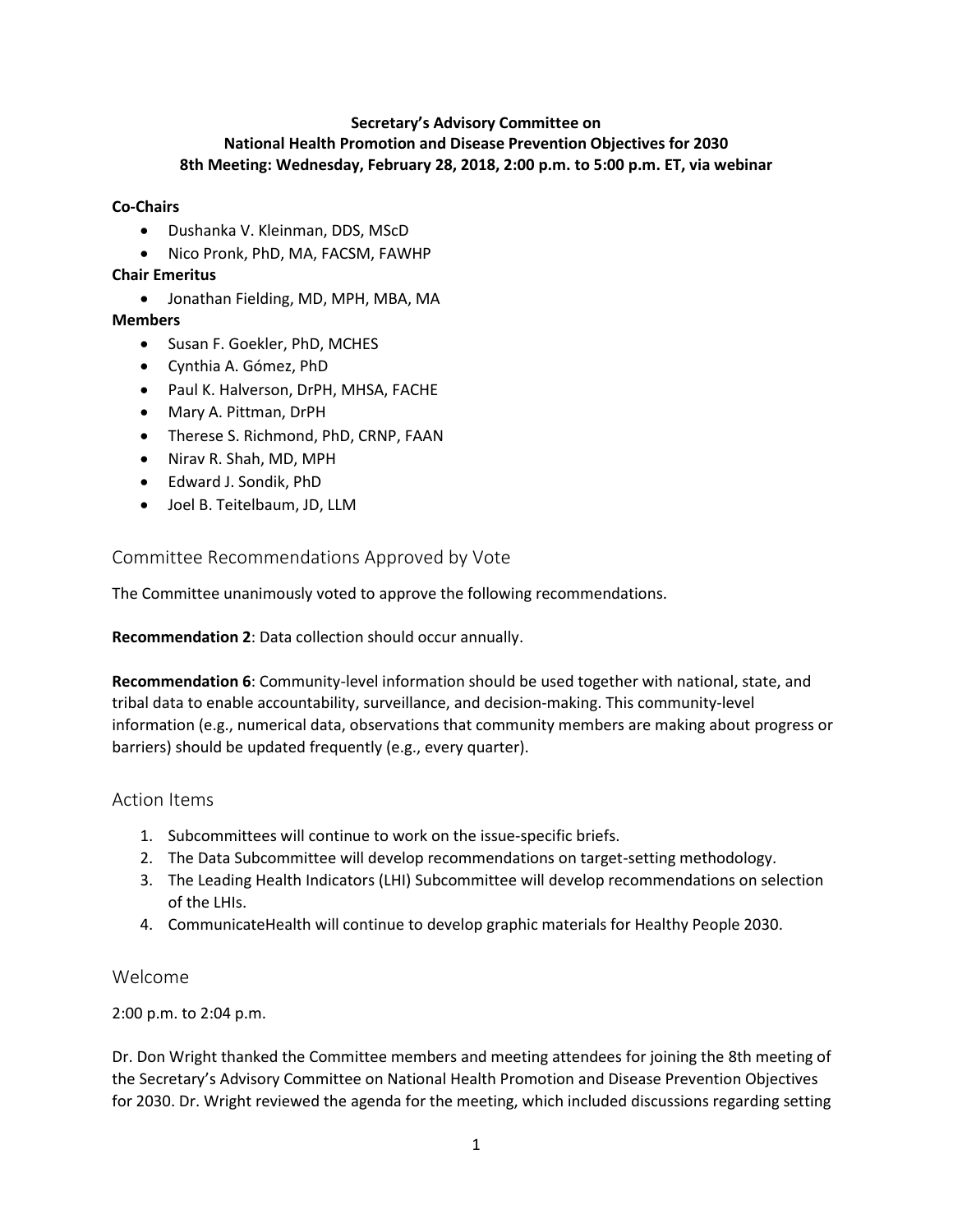targets for Healthy People 2030, data requirements, LHIs, the production of a suite of materials to communicate Healthy People 2030, and the development of issue-specific briefs addressing law and policy, health equity, and systems science.

Dr. Wright thanked the Committee for its 2nd report with recommendations regarding the identification of priorities, selection of objectives, data requirements, integration of social determinants of health and health equity, engagement of broad multi-sectoral stakeholders, and the Healthy People 2030 framework, which was revised following public comment. He noted that the report will be posted to HealthyPeople.gov in the immediate future.

Dr. Brett Giroir was sworn in as Assistant Secretary for Health at the Department of Health and Human Services (HHS) on February 15, 2018, and plans to join the Committee's planned in-person meeting on September 6 and 7, 2018.

HHS agencies will begin submitting their proposals for Healthy People 2030 objectives in June 2018. Public comment on the proposed Healthy People 2030 objectives is anticipated to occur in October of 2018.

## Goals for the Meeting

## 2:04 p.m. to 2:06 p.m.

Dr. Nico Pronk provided an overview of the goals for the meeting. The Committee will receive presentations from the Data Subcommittee, the LHI Subcommittee, and subcommittees developing briefs on a variety of topics, including law and policy, health equity, and systems science. In addition, CommunicateHealth will present on the development of a suite of materials that will communicate Healthy People 2030 to stakeholders.

Dr. Pronk described the following goals for the meeting:

- Consider the recommendations from the Data Subcommittee
- Develop recommendations regarding target setting for Healthy People 2030 objectives
- Explore issues regarding the recommendations for selecting LHIs
- Provide additional guidance regarding the development of materials to communicate to stakeholders the role, purpose, and value of Healthy People 2030
- Provide feedback to the subcommittees that are developing issue-specific briefs

## Data Subcommittee

## 2:06 p.m. to 2:56 p.m.

Dr. Edward Sondik reviewed the charge of the Data Subcommittee, which is to develop recommendations regarding the data core (data needs, data source standards, and progress reporting) and innovation related to data (changes in data sources, analysis, and reporting; community data; summary measures; and the future of health data).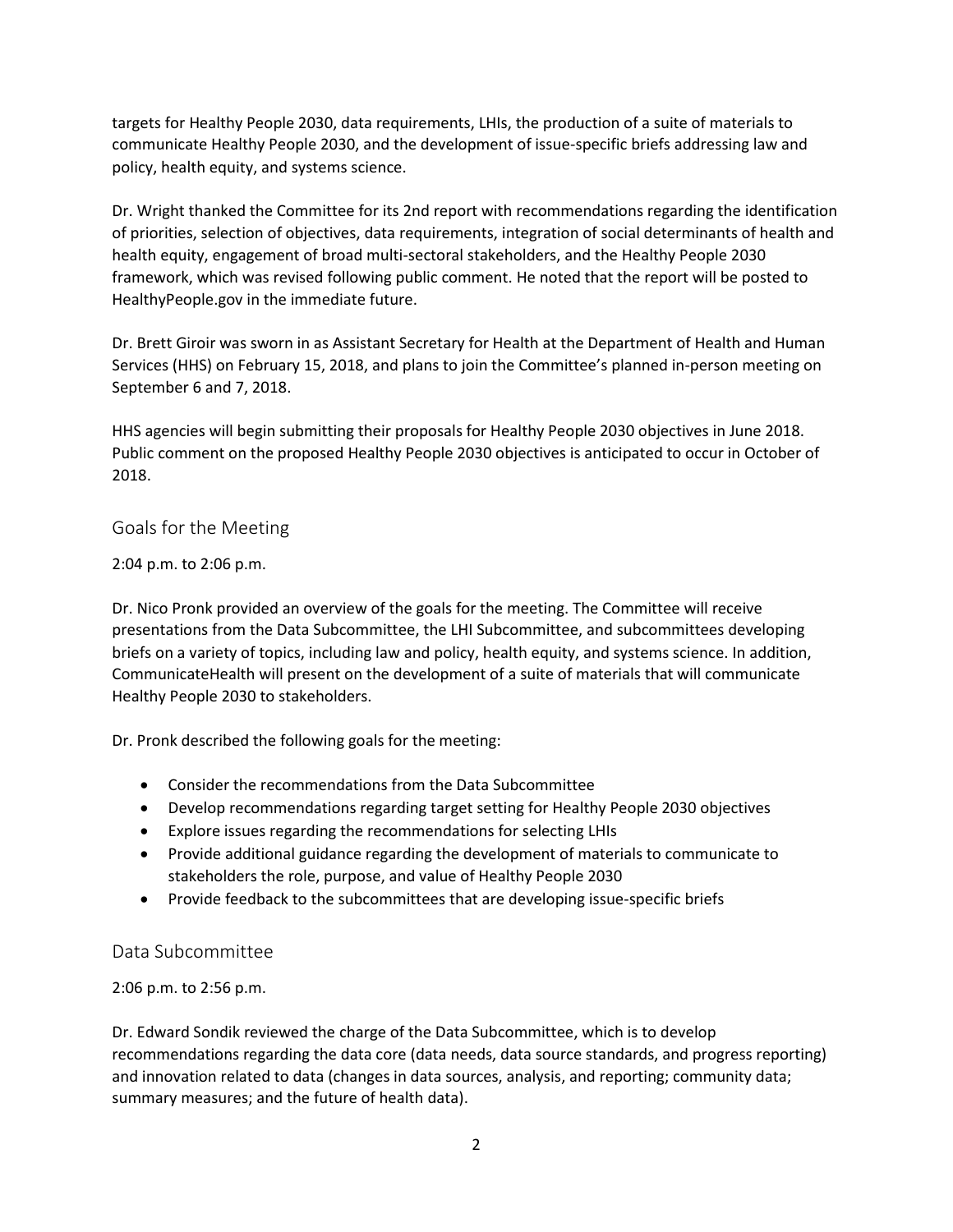Dr. Sondik introduced the data model, intended to show the relative influence and relationships between data and the activities and components of the Healthy People initiative. The data diagram is paired with a description of each of the components of the diagram, as well as a description of the influence and relationships between the components. Dr. Sondik noted that the diagram is useful to describe the role of data and prompts a focus on relationships not previously considered by the Healthy People initiative, such as community programs and data use. Community programs are essential in achieving Healthy People 2030 targets, and Dr. Sondik noted the importance of considering what information community stakeholders need when making decisions. Dr. Sondik requested feedback from Committee members on the data diagram.

Dr. Sondik reviewed the Data Subcommittee's 6 recommendations, 4 of which have been approved previously. Recommendations 2 and 6 have not yet been approved; both relate to when data should be collected.

#### **Recommendation 2: Data collection should occur annually.**

Dr. Sondik explained that more frequent data collection provides more opportunities to evaluate progress toward Healthy People targets and make any changes as necessary. He noted that not all of the data included in Healthy People 2020 is collected annually and recognized that collecting annually is difficult, but added that frequent data collection is important to enable program changes, especially earlier in the decade.

## **Recommendation 6: Community-level information should be used together with national, state, and tribal data to enable accountability, surveillance, and decision-making. This community-level information (e.g., numerical data, observations that community members are making about progress or barriers) should be updated frequently (e.g., every quarter).**

Dr. Sondik emphasized the use of a wide range of community-level information, as communities should consider more than survey data when considering progress or barriers. The Data Subcommittee has recommended that communities assess progress quarterly in order to reassess decisions, measure progress, and address any barriers.

#### *Committee Discussion*

Dr. Susan Goekler noted that the Prioritization and Objective Selection Criteria Subcommittee report included a recommendation for developing objectives, which includes the Data Subcommittee's Recommendation 2 as if it were already adopted. Dr. Goekler clarified that the Committee had not yet voted on this recommendation. She also noted that the Committee had previously discussed requiring 3 data points within the decade for objectives to be included in Healthy People 2030, with a preference for annual data collection. However, she noted that in some instances (e.g., for objectives relying on the Youth Risk Behavior Survey), annual data collection would be difficult; Dr. Cynthia Gómez shared this concern. Dr. Goekler asked if the recommendation is an ideal, or whether objectives that do not have annual data collection should not be considered for inclusion in Healthy People 2030. Dr. Sondik clarified that the Data Subcommittee intended to recommend annual data collection as an ideal, rather than a requirement; the subcommittee felt it was important for Healthy People to encourage annual data collection when possible. Dr. Nirav Shah added that Recommendation 6 will provide an opportunity for data owners to encourage more frequent data collection from stakeholders because there is a strong recommendation from Healthy People. Dr. Paul Halverson agreed and added that state health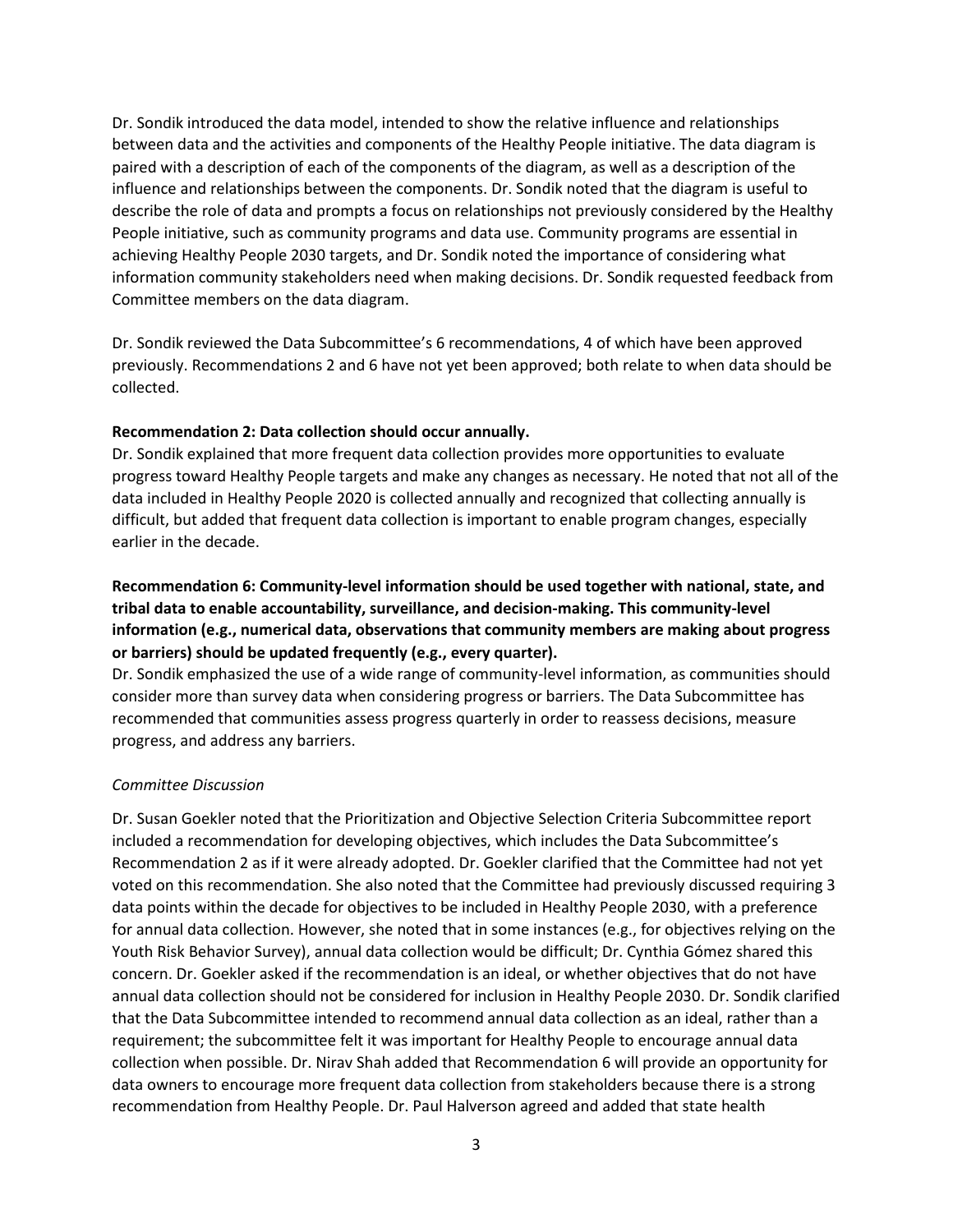departments often only collect data every 3 to 5 years. He suggested that it is better to have preliminary data than perfect data that is not actionable. Dr. Sondik noted that the Committee's comments capture the Data Subcommittee's intent when using the word "should" in Recommendation 2. Dr. Goekler encouraged keeping the word "should" and suggested developing a narrative to note that quarterly collection of information is desired but not required, so as not to become burdensome.

Dr. Pronk noted that the Prioritization and Objective Selection Criteria Subcommittee's recommendation that objectives could be classified in different ways depending on data availability is related to the work and recommendations of the Data Subcommittee. The Prioritization and Objective Selection Criteria Subcommittee recommended that core objectives must have a baseline data point as well as at least 1 other point in the decade; developmental objectives do not meet the standards for a core objective but are associated with effective interventions and a baseline data point should be created; and research objectives are high-priority objectives that are not associated with effective interventions and may not have specific baseline data available.

In reference to Recommendation 6, Dr. Sondik noted that incorporating community-level data is one of the major challenges in Healthy People. This includes gathering the information, in addition to the processing, interpretation, and dissemination of data. Dr. Goekler shared his concern of burden, as communities often do not have evaluators due to financial constraints, and requiring quarterly reviews of data might detract from their community programs.

Dr. Gómez supported Recommendation 6, noting that many community organizations have become more willing and able to collect information, and added that the recommendation emphasizes the importance of engagement. She noted that local communities are already trying to do this, and including this as a recommendation empowers them to bring that information forward to those who are making policy decisions. Dr. Jonathan Fielding noted that data collection and reporting are important for communities to increase their accountability.

Dr. Dushanka Kleinman noted that the data graphic shows where data come from, including local data sources which can be used to enhance national data partnerships. The incorporation of local data sources may generate new ways of determining progress on Healthy People objectives. Recommendation 6 highlights this part of the data graphic that has traditionally not been included in data discussions.

Dr. Therese Richmond viewed Recommendation 6 as empowering to communities, as they can take ownership over their own data and decision-making progress. Dr. Gómez commented that technology and data analytics will have improved by 2030, so some of the burden on communities may be lifted. Dr. Mary Pittman agreed, and expects that by 2030 there will be a vast array of data available in real time, in addition to new sources of data that will be able to be combined with national and state data.

#### *Committee Vote*

The committee approved **Recommendation 2** and **Recommendation 6** by unanimous vote.

*Introduction to Target Setting*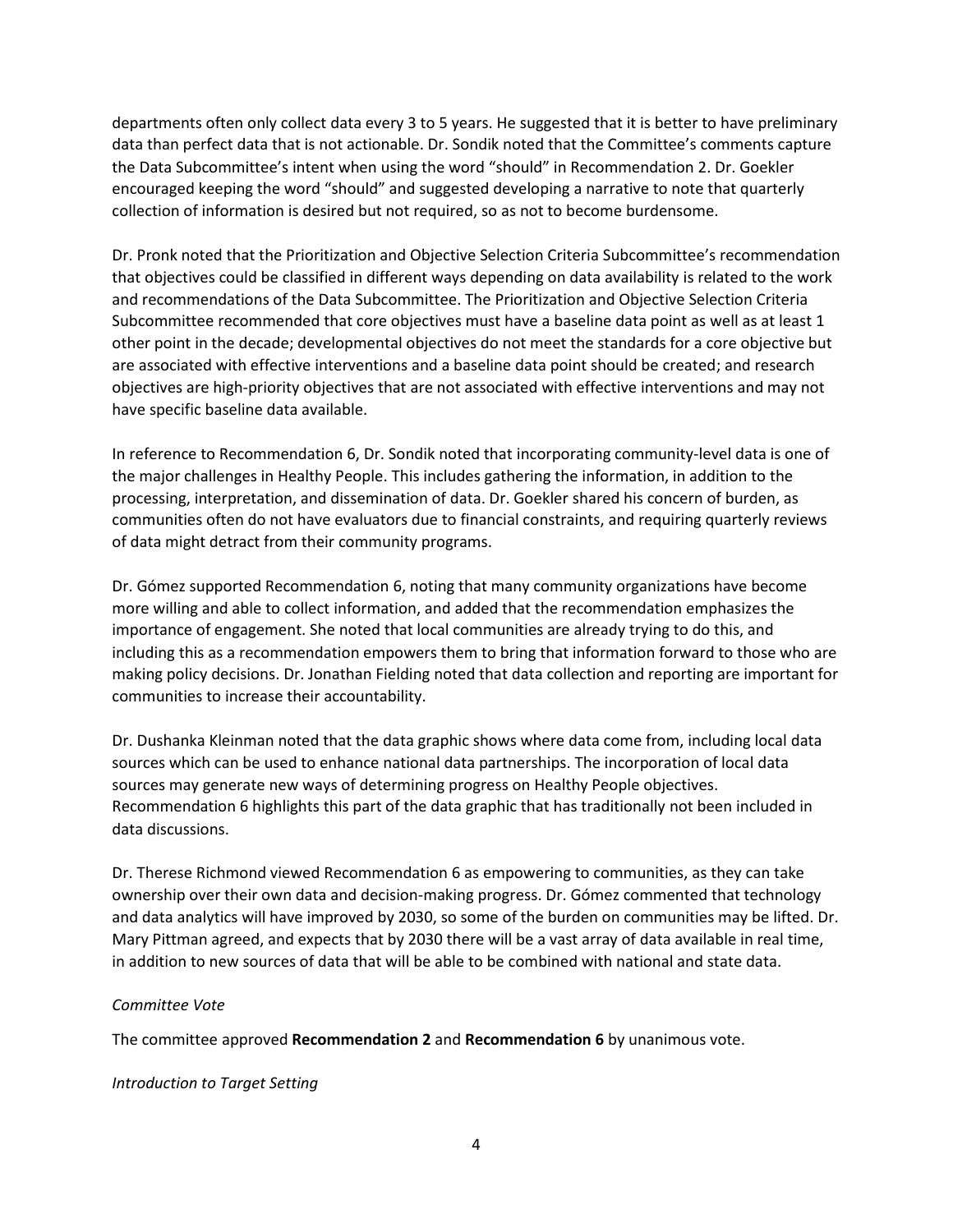Dr. Sondik described the history of target-setting methods for Healthy People. Setting specific health objectives with quantifiable targets is at the core of Healthy People; the targets reflect political or policy considerations and are not strictly statistical constructs. There are several methods for setting targets, including expert opinion, standards (such as better than the best or 10% improvement), projection or trend analysis, extrapolation or generalization from intervention studies (modeling), and others. In Healthy People 1990, targets were set primarily by expert opinion, and 32% of measurable objectives met their target. In Healthy People 2000, targets were set primarily by expert opinion, with greater change for high-risk subgroups, and 21% of measurable objectives met their target. One Healthy People 2010 overarching goal was to eliminate disparities, so Healthy People developed Better than the Best (BTTB) target-setting methodology, where a single target for all subgroups (except age) was chosen by expert opinion. 23% of the Healthy People 2010 objectives' targets were met at the end of the decade.

In Healthy People 2020, target setting:

- Emphasized evidence-based modeling/projection/trend analysis as the preferred method
- Aimed to be more systematic and consistent across objectives
- Aimed for greater success than in the previous decades
- Adopted a standard default (10% improvement) to be used otherwise
- More than 50% of objectives used the standard default

Dr. Sondik summarized Healthy People 2020 target-setting methods as well as the percent of targets met as of January 2018. He compared different target-setting methods, and their potential pros and cons. He noted that evidence- and science-based methods are resource intensive and used infrequently. (Less than 8% of objectives in Healthy People 2020 use evidence- or science-based methods). Healthy People 2020 used 10 different methods to set targets, but most of the objectives used the 10% standard default. He added that fewer objectives might allow for a greater proportion of science-based targets.

## *Committee Discussion*

Dr. Fielding preferred the evidence- or science-based methods for target setting, rather than providing a default target. He recommended including an incentive for using science-based methods for target setting. He added that where possible, there should be targets for subpopulations that might have poorer outcomes. Dr. Sondik noted that 36% of the Healthy People 2020 targets set through the 10% improvement method have been met by 2018. He wondered how many of the objectives would have met their target if a different approach had been used (e.g., if targets were set using a science-based approach). If the goal is to meet more targets, the targets could be set using a 5% improvement method. He noted that although the incorporation of a science-based approach for identifying objectives and setting targets is important to the Healthy People initiative, only a few objectives have set targets using an evidence-based approach.

Dr. Fielding hopes that more Healthy People 2030 objectives will use modeling as a target-setting method. Dr. Sondik suggested that a smaller pool of objectives might make it possible to convene expert groups that can link the literature and evidence for change to identify appropriate targets for objectives. Dr. Fielding suggested another possible target-setting method could set goals based on other highincome nations. Dr. Sondik replied that the Summary Measures Brief Subcommittee has discussed comparisons to other countries in relation to the use of summary measures.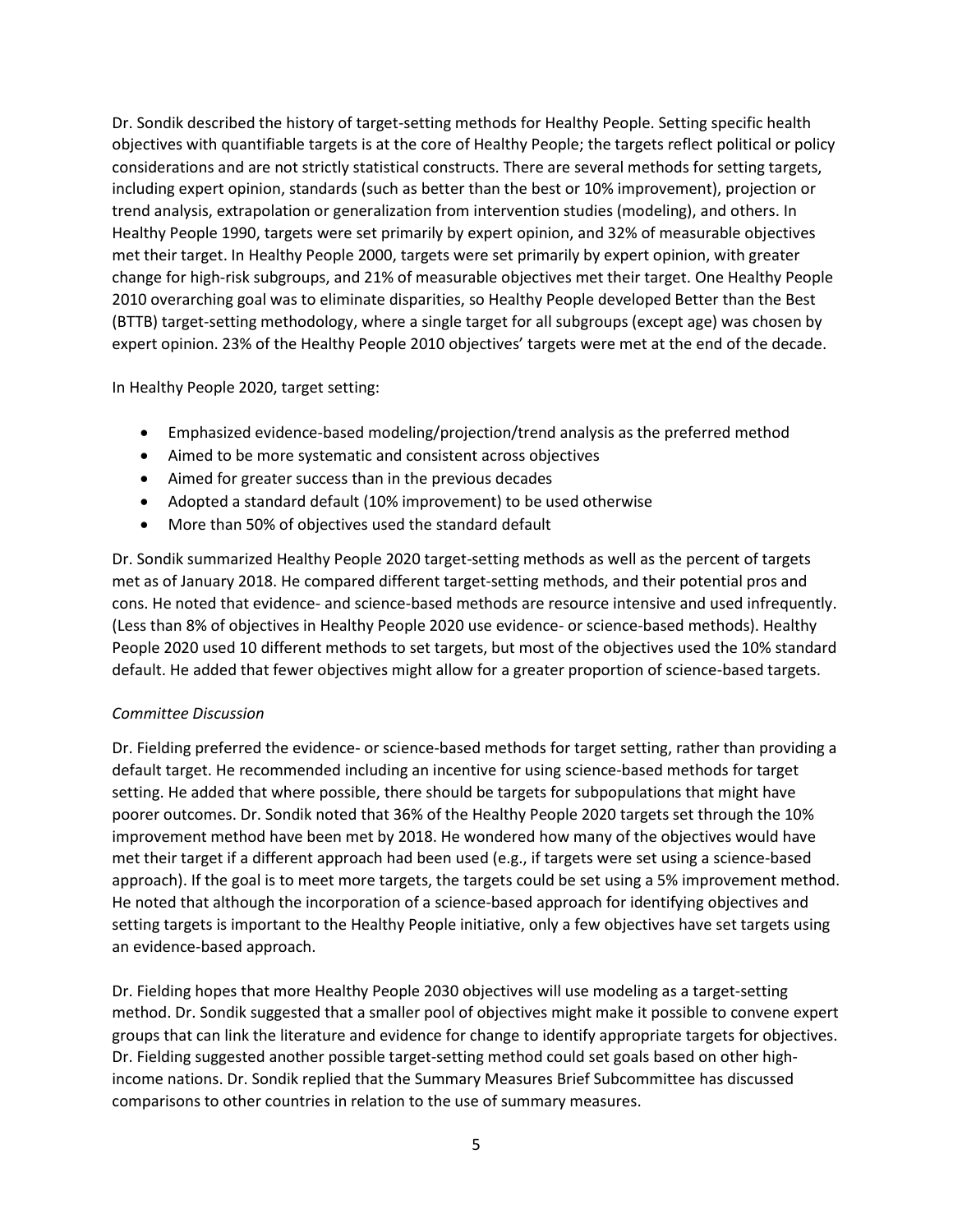## Leading Health Indicators (LHI) Subcommittee

2:56 p.m. to 3:35 p.m.

Dr. Richmond presented an update on behalf of the LHI subcommittee. The charge of the LHI Subcommittee is to provide advice regarding the selection of LHIs for Healthy People 2030. This guidance includes considerations related to the Healthy People 2030 framework, recommendations from other subcommittees, definitions and recommendations for LHIs, and how LHIs can help achieve the Healthy People mission.

Dr. Richmond described the questions guiding the LHI Subcommittee discussion related to the purpose of LHIs; whether LHIs should focus on factors that precede changes in health and well-being; the data implications of these questions; the stakeholder and end-user implications if LHIs were changed; and the underlying principles for LHIs that will inform the criteria selection.

She then presented the historical context of LHIs and key points from Healthy People 2020. LHIs have evolved over the years and have become an important part of communicating key Healthy People messages, in terms of both progress and disparities. They reflect key disease prevention and health promotion issues using important national data sources. Healthy People 2000 contained sentinel objectives, which were a subset of the HP2000 objectives developed to represent the scope and magnitude of Healthy People 2000; sentinel objectives included at least 1 objective from each of the 22 priority areas. In Healthy People 2010, LHIs were developed as a subset of Healthy People 2010 objectives reflecting major public health concerns, and were chosen on the basis of their ability to motivate action, the availability of data to measure their progress, and their relevance as broad public health issues. Healthy People 2020 LHIs were a subset of the Healthy People 2020 objectives selected to communicate high-priority health issues and actions that can be taken to address them. Healthy People 2010 contained 10 topic areas and 22 LHIs, with 969 total objectives. In Healthy People 2020, there were 12 topic areas and 26 LHIs, with more than 1,200 objectives.

Dr. Richmond presented about the development of the Healthy People 2020 LHIs and the Institute of Medicine (IOM) Committee's recommendations for LHI development. The IOM Committee developed a report, *Leading Health Indicators for Healthy People 2020,<sup>1</sup>* which recommended 12 topic areas and 24 indicators.

The Secretary's Advisory Committee on National Health Promotion and Disease Prevention Objectives for 2020 (2020 Committee) recommended 14 LHIs, each with associated objectives, and recommended that each LHI objective should be analyzed for health disparities and age. They also recommended that HHS develop multi-measure health indices, which should be broader than issue-specific measures. The 12 2020 Committee-recommended LHI topics include a mix of specific health status outcomes and more upstream drivers of health:

- Access to Health Services
- Clinical Preventive Services
- Environmental Quality

 $\overline{\phantom{a}}$ 

<sup>1</sup> <https://www.nap.edu/resource/13088/Leading-Health-Indicators-2011-Report-Brief.pdf>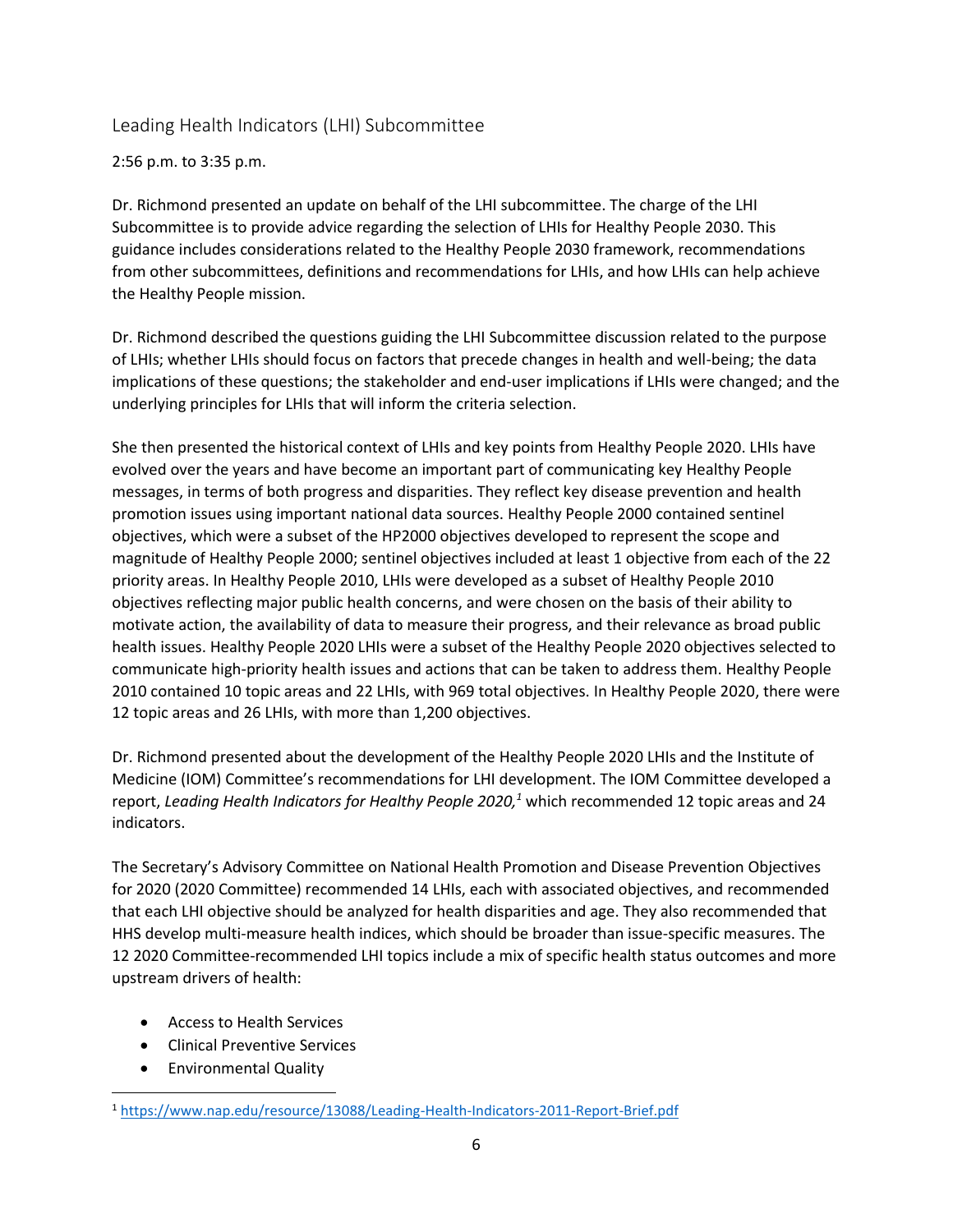- Injury and Violence
- Maternal, Infant, and Child Health
- Mental Health
- Nutrition, Physical Activity, and Obesity
- Oral Health
- Reproductive and Sexual Health
- Social Determinants
- Substance Abuse
- Tobacco

Dr. Richmond presented the current status of the Healthy People 2020 assessable objectives and LHIs, noting that 5 LHIs have met their targets, 9 are improving, 6 had little or no detectable change, and 4 are getting worse.

In 2015, National Opinion Research Center (NORC) conducted a study to understand the uses and users of Healthy People 2020. Findings from this study show that 76% of respondents were aware of the LHIs, and among those who were aware, 74% indicated they use the LHIs.

Dr. Richmond also presented the general criteria the LHI Subcommittee may consider and highlighted some key points extracted from subcommittee discussions:

- The LHIs should be grounded in the Healthy People 2030 framework's Foundational Principles.
- The LHIs should capture not just health but also well-being.
- One issue raised in the LHI Subcommittee was whether each Foundational Principle should be turned into a criterion for selecting the LHIs.
- Other criteria that were discussed for selecting the LHIs included the following: whether current evidence is available, measurable, and actionable; whether it must be possible to measure the LHI topic annually; whether a LHI needs to demonstrate a known impact (effect size); and whether the LHI affects a substantial proportion of population, addresses the lifespan, and focuses on disparities (i.e., if the LHI is getting better but disparities are getting worse, move the potential LHI to a higher priority for selection).
- Furthermore, there was a consensus that the development of the LHIs should keep stakeholders and end-users at the forefront to ensure stakeholders understand the LHIs and their relevance and that the LHIs are easily accessible.
- The LHIs should consider a balance of upstream determinants (structural, behavioral) and health status (immediate impact vs. chronic disease).

She provided a reminder about the Healthy People 2030 framework's Foundational Principles, which address social, physical, and economic environments, and suggested that LHIs should capture not just health but also well-being.

Dr. Richmond also summarized the LHI Subcommittee deliberations, noting that they would like to hear feedback on the criteria from the full Committee. The overall sentiment of the LHI Subcommittee is that they will recommend maintaining the LHI label since the terminology is well known. The subcommittee also discussed whether LHIs should focus on "leading" or "indicators," as well as whether LHIs can or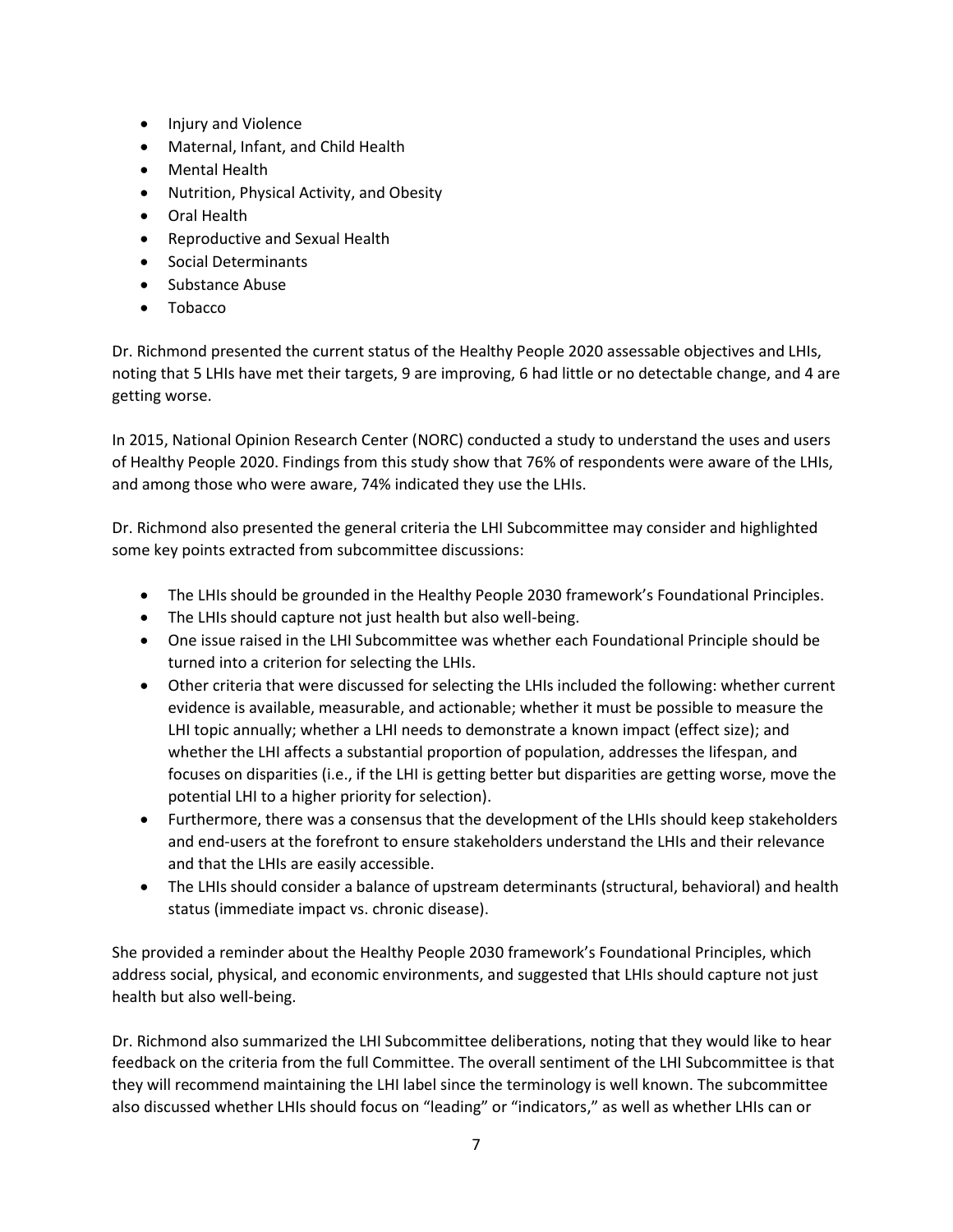should be directly measured. In addition, the subcommittee discussed whether there is value in the comparison of LHIs, for example comparing to other nations. They also discussed the impact of social determinants of health and implications when thinking about LHIs in terms of the changing world.

## *Committee Discussion*

Dr. Fielding asked about some of the most important lessons learned from past LHIs. Dr. Richmond noted that the focus on having clear and easily understandable data has been important, as well as the focus on disparities. The Committee also discussed the importance of including other sectors in the development of LHIs and in the development of Healthy People 2030, particularly those sectors not typically associated with health. The Committee noted that it is important to engage non-health sectors, and specifically to find ways to show them their impact on health. Dr. Goekler noted that in order for Healthy People 2030 to be successful, it is critical to include other sectors in a way that is inclusive and that addresses their priorities and language, without solely focusing on health language and health impacts. Dr. Richmond added that the Federal Interagency Workgroup (FIW) has worked diligently to build bridges between different sectors and agencies, particularly among those with data who might not consider themselves as typically included in the health sector. Dr. Kleinman added that other sectors and partners may be more receptive to language about improving well-being rather than health, and that their data sources could be viewed through this lens. The Committee thinks this issue of engaging non-health sectors is critical and will continue to think about a recommendation for how to move this forward.

Dr. Gómez began a discussion about disparities and health inequalities, noting that inequalities should be looked at in terms of their relation to social strata and social position, rather than comparing different population groups to each other to determine the healthiest group. She suggested looking at LHIs in socioeconomic terms, which could help with the implementation of new interventions. Instead of looking at population demographics, it could be useful to think about income as it relates to health outcomes.

The Committee discussed whether objectives need to be measurable. Dr. Pronk explained that not every objective is measurable, but that LHIs should have a measurable objective. He added that developmental objectives would not be used as LHIs, for example. Since the main benefit of LHIs are that they are a limited set of measures that people are aware of, there is greater opportunity and benefit if they are measurable.

Dr. Pronk noted that the subcommittee will continue their deliberations and will present recommendations during the next Committee meeting on May 14, 2018.

# Suite of Materials to Communicate Healthy People 2030

3:35 p.m. to 4:06 p.m.

Over the past year, CommunicateHealth has worked with the Logic Model Subcommittee to plan and design a suite of materials to communicate Healthy People 2030. During their presentation, CommunicateHealth will reflect progress to date for each product, including defined audiences, purpose, uses, main messages, and key concepts.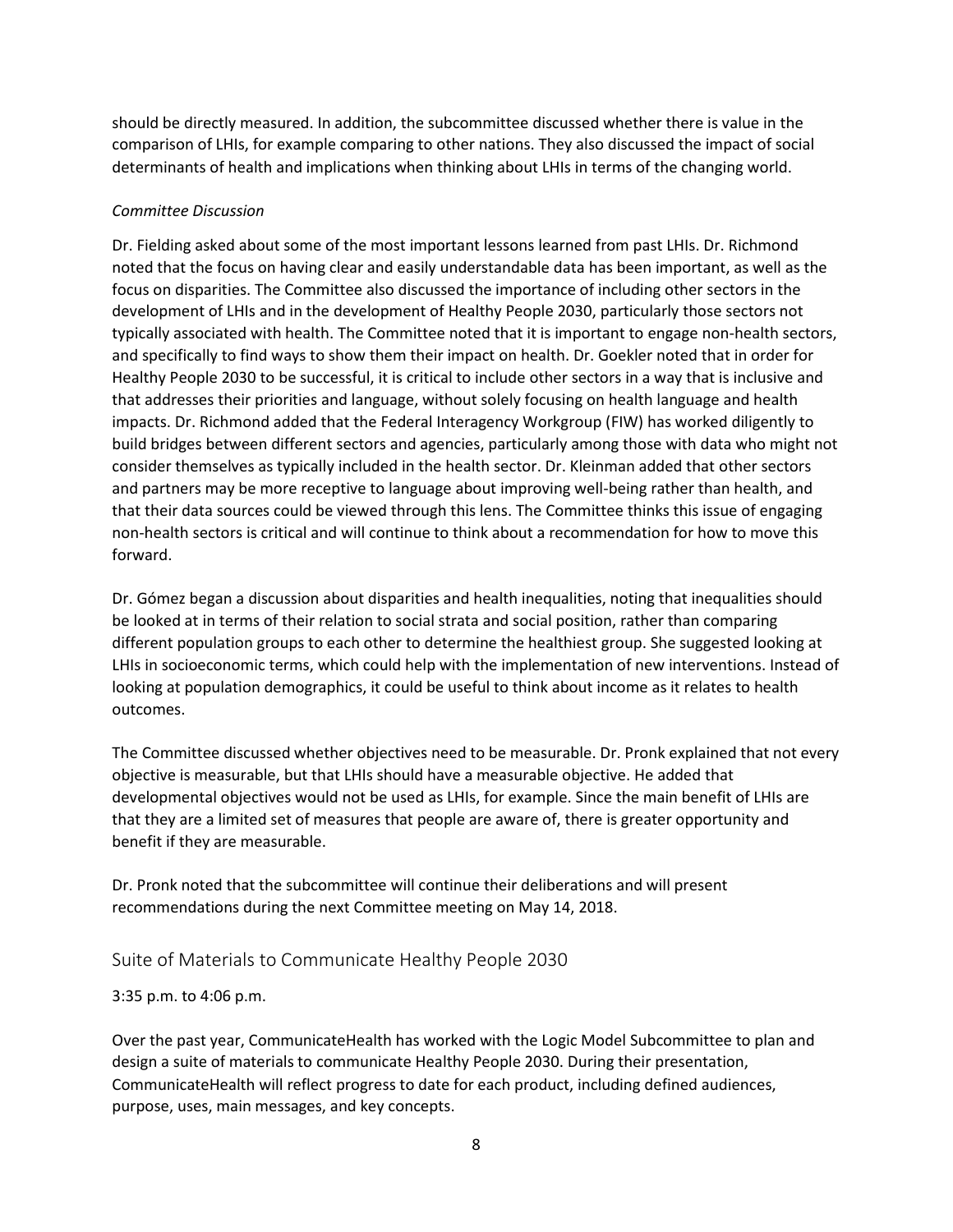When the Logic Model Subcommittee last presented to the Committee on September 6, 2017, they were in the *Define* and *Discover* phases of product development. Since then, CommunicateHealth has conducted public comment and a listening session in Atlanta, and has proposed the audiences, purpose, uses, main messages, and key concepts for each product in a draft model product brief. The Logic Model Subcommittee is currently in the *Create* phase of product development.

Ms. Katie Cheung (CommunicateHealth) provided an overview of the 3 proposed products:

- **Static overview graphic** to capture main components
- **Interactive graphic** to expand on the overview graphic and elaborate on what each component means for users
- **Video** to illustrate Healthy People 2030 in action with a real-world example

The subcommittee has also discussed ways in which each product will be used. The overview graphic will be used in web and social media, slide deck presentations, and print; the interactive graphic will be used on web and social media only; and the video will be used in web and social media as well as in slide deck presentations.

#### *Overview Graphic*

The purpose of the overview graphic is to provide a high-level visual overview of the **"what"** of Healthy People 2030. The overview graphic will build a shared understanding of basic public health concepts, and will capture key words and phrases from the Healthy People 2030 framework rather than full elements. The overview graphic will also serve to introduce the interactive graphic.

The target audiences of the overview graphic include public health professionals, non-public health sector professionals, and government staff. Dr. Shiriki Kumanyika added that non-public health sector professionals also includes medical care professionals, who may not have a public health perspective on health and well-being. Ms. Cheung noted that users may not be familiar with public health concepts.

The main message of the overview graphic is that health and well-being are founded on health equity, health literacy, and healthy social, physical, and economic environments.

The key concepts to be included in the overview graphic are:

- Health equity
- Health literacy
- Social environments
- Physical environments
- Economic environments
- Shared responsibility across sectors
- Health and well-being across the lifespan

These concepts will be presented further in the interactive graphic. Ms. Cheung recommended highlighting 7 or fewer key concepts to avoid overwhelming users.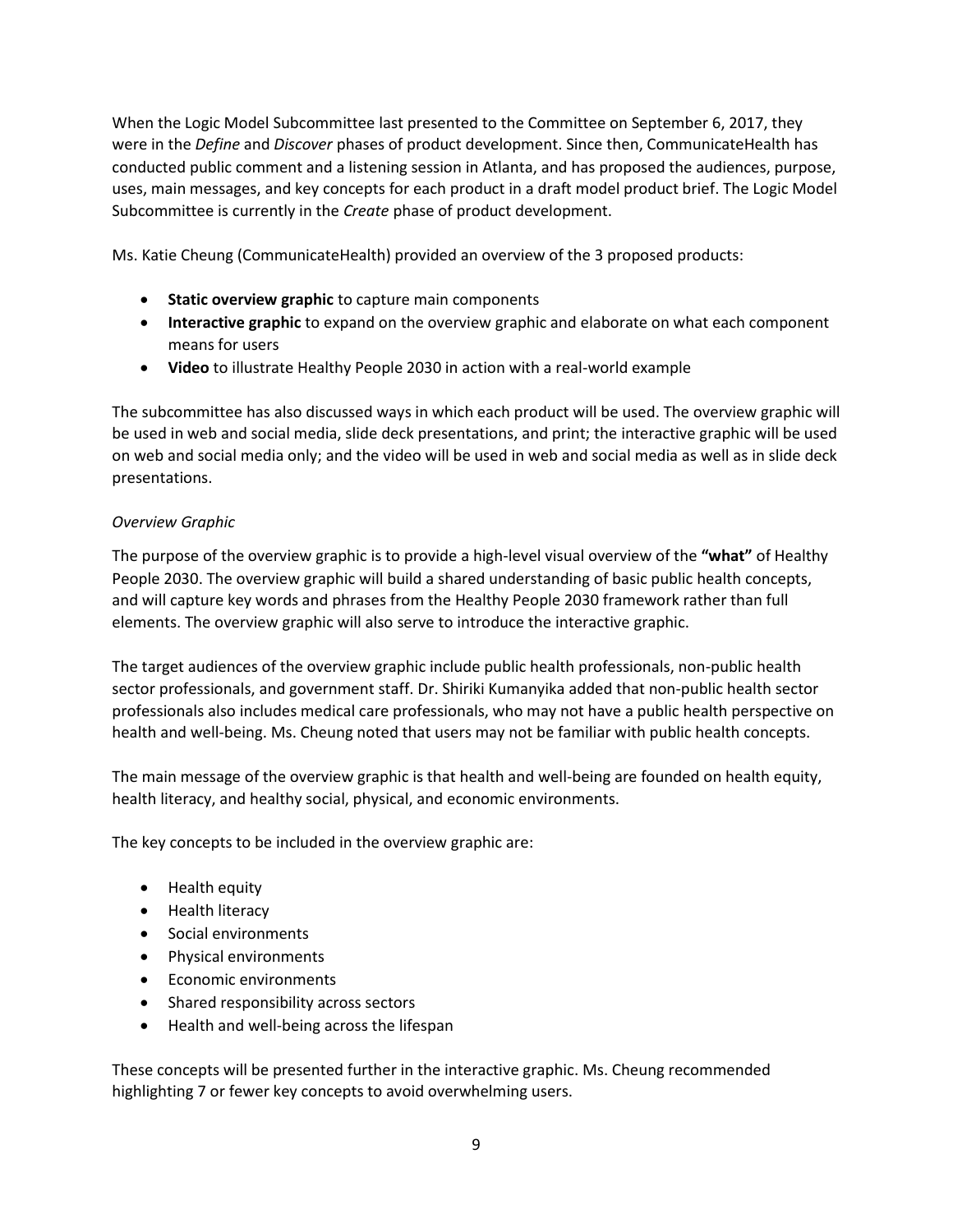A potential use case of the overview graphic could involve a public health professional sharing the graphic with a lawmaker who is not familiar with public health concepts. Individuals may use the overview graphic to understand how their work may impact or be impacted by Healthy People 2030.

## *Interactive Graphic*

The interactive graphic will expand on the content in the overview graphic, and explore the **"why"** and **"how"** of Healthy People 2030. It will allow users to drill down to increasing amounts of detail, and will cross-link to relevant topics, objectives, tools, and resources on HealthyPeople.gov. The interactive graphic will serve as an alternative path to browse topic areas and objectives on the site and help users take steps to achieve the Healthy People 2030 goals.

The target audiences of the interactive graphic include public health professionals as well as students, researchers, and academics in health-related fields. Users are more likely to be familiar with public health concepts.

The main message of the interactive graphic is that Healthy People 2030 works to promote and evaluate the Nation's efforts to achieve a society in which all people reach their full potential for health and wellbeing across the lifespan.

The key concepts to be included in the interactive graphic are:

- Evidence-based programs
- Healthy People 2030 goals and related objectives
- Decision-making and policy formulation across sectors
- Reporting on progress throughout the decade
- A fully functioning, equitable society

The interactive graphic could be used by a public health professional working in women's health who is interested in how health disparities relate to her work. She might use the graphic to learn more about how health disparities affect different populations and to browse objectives related to women's health.

Ms. Cheung provided an example interactive graphic from the Robert Wood Johnson Foundation's Culture of Health webpage, which similarly allows the user to drill down into related features.

#### *Video*

The video will explore the **"how"** of Healthy People 2030 by showing a real-world example of how an organization uses Healthy People 2030 to guide their work. The video will use storytelling to bring the Healthy People 2030 narrative to life.

The video's target audiences include public health professionals, non-public health sector professionals, and government staff. Again, users may not be familiar with public health concepts.

The video will communicate the message that collective impact and cooperation across sectors are key to achieving the Healthy People 2030 vision.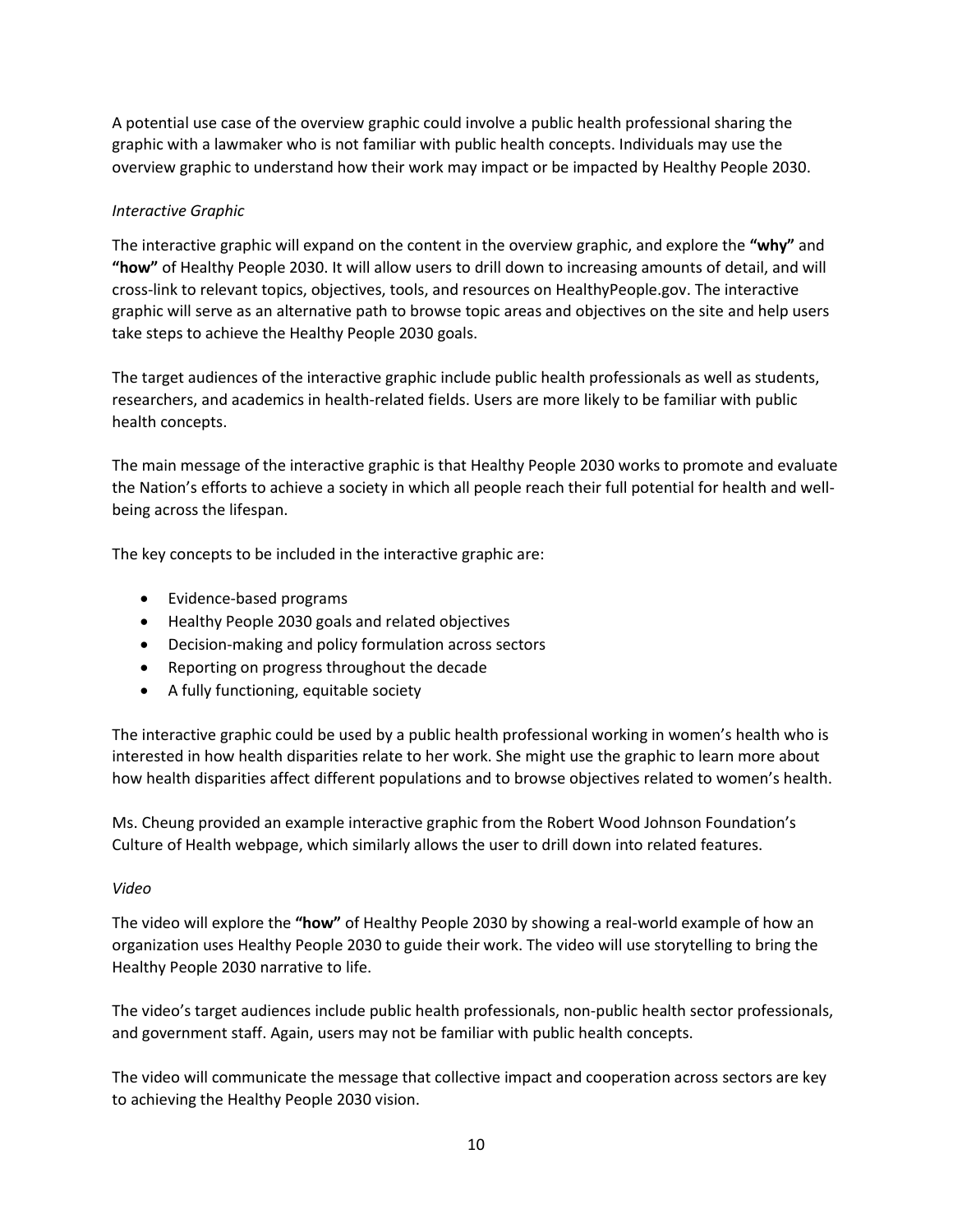The key concepts to be included in the video are:

- Cross-sector partnerships
- Scalable and sustainable programs
- Tools to evaluate progress

The video could be used by a public health professional who might share it with a colleague from a nonpublic health partner organization; they might use the video as a model for how to work together across sectors on a public health initiative.

## *Next Steps*

CommunicateHealth will continue to work with the Logic Model Subcommittee to develop the suite of materials, starting with the design of the overview graphic. CommunicateHealth is also developing the branding for the Healthy People 2030 website, and will apply those broader design elements to these materials as well. CommunicateHealth expects to have a diagram of the overview graphic by the September 6 and 7, 2018 Committee meeting and will present their work to the Committee at that time.

#### *Committee Discussion*

Dr. Goekler asked how CommunicateHealth plans to involve the target audiences in pilot testing of the materials. CommunicateHealth follows a user-centered design process, and will connect with the target audiences and potential users to test the products, including whether the main message is coming across. The products will be refined based on user feedback.

Dr. Fielding asked whether the products will be created in multiple languages; at this time, the products will only be created in English. Ms. Sarah Pomerantz (CommunicateHealth) added that the Healthy People website and social media accounts are currently English-only.

Dr. Fielding asked whether a range of age groups (e.g., older people, millennials, parents of young children, adolescents) were being considered as target audiences. Ms. Pomerantz replied that the primary audiences include public health professionals as well as non-public health professionals who are potentially partnering with individuals in the public health sector. The subcommittee has not discussed making the materials understandable, accessible, or useful to the general public.

Dr. Sondik viewed the key concepts for the overview graphic as speaking generally to public health more than to the Healthy People initiative and suggested that the key concepts lack a sense of movement or change. Ms. Pomerantz replied that the fully designed graphic will show relationships between and outcomes of the key concepts. Dr. Kumanyika added that outcomes will be included in the interactive graphic as well. Dr. Kumanyika also suggested that data and tracking progress could be included more prominently in the overview graphic.

Dr. Halverson suggested that the Stakeholder Engagement and Communications Subcommittee could provide valuable input into the target audiences and sectors of these products; Dr. Halverson will join the next Logic Model Subcommittee meeting to provide feedback.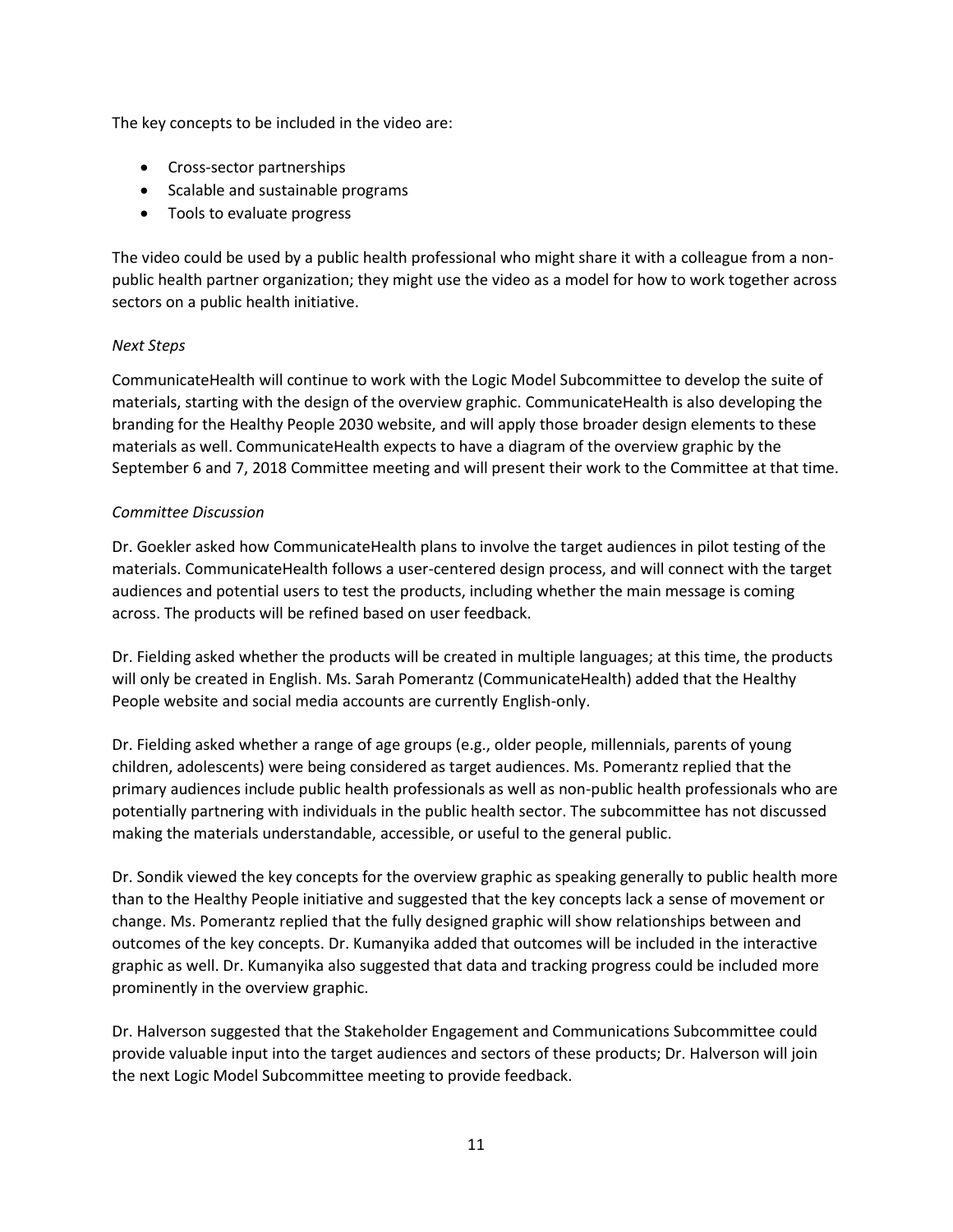Updates from Subcommittees Developing Issue-Specific Briefs

4:06 p.m. to 4:07 p.m.

Dr. Kleinman introduced the issue-specific briefs, which the Committee is undertaking in order to define terminology and concepts used in the Healthy People 2030 framework. Dr. Kleinman added that the Committee must approve each brief before it can become a final product.

Law Subcommittee: Report on the Brief Developed

#### 4:07 p.m. to 4:24 p.m.

Mr. Joel Teitelbaum is leading the development of the Law brief. The brief first discusses why it is important for the Committee to focus on law and policy. Laws and policies are critical in alleviating poor health and creating conditions for good health and well-being. They can also contribute to or exacerbate poor population health. They can both be seen regularly in the public heath context, where policies and laws are often interconnected but can have very different purposes. For example, when a law is written to implement a policy decision, it may or may not do so clearly. This can result in the policy not being implemented as intended. Secondly, policies set goals and plan activities, whereas laws put in place the institutional and legal frameworks needed to achieve these goals and activities.

As part of the subcommittee's work, they looked at the historical context of how law and policy has been addressed in Healthy People since the initiative's inception in 1979. The subcommittee found that law and policy have been part of these efforts from the beginning, but their role has been varied. Specific objectives have addressed a range of topics including: toxic agent and radiation control, unintentional injuries, environmental health, immunization and infectious diseases, maternal, infant and child health, and of course, smoking and tobacco use, but the number and specific focus of the objectives included has varied over the decades.

One notable change in Healthy People 2020 is that for the first time policy was mentioned in the mission statement, which includes the desire to *"Engage multiple sectors to take actions to strengthen policies and improve practices that are driven by the best available evidence and knowledge."*

Another notable change was the creation of the Law and Health Policy Project, a collaboration with the Robert Wood Johnson Foundation, the Centers for Disease Prevention and Control (CDC), the CDC Foundation, and the HHS Office of Disease Prevention and Health Promotion (ODPHP). As the project lead, ODPHP works with the FIW and strives to better integrate science-based laws and policies into Healthy People.

The brief also defines law and policy to show their interrelatedness but also their distinctions. A policy is a decision or set of decisions oriented towards a long-term purpose or to a problem. A policy is not in itself a law, but the policy-making process may identify laws that would be needed to implement the policy's goals. A law is an established procedure, standard, or system of rules that must be followed by members of a society. Laws take many forms, such as constitutions, statutes, regulations, and case law (i.e., court decisions). They are shaped by "sub-regulatory guidance" or written guidance that does not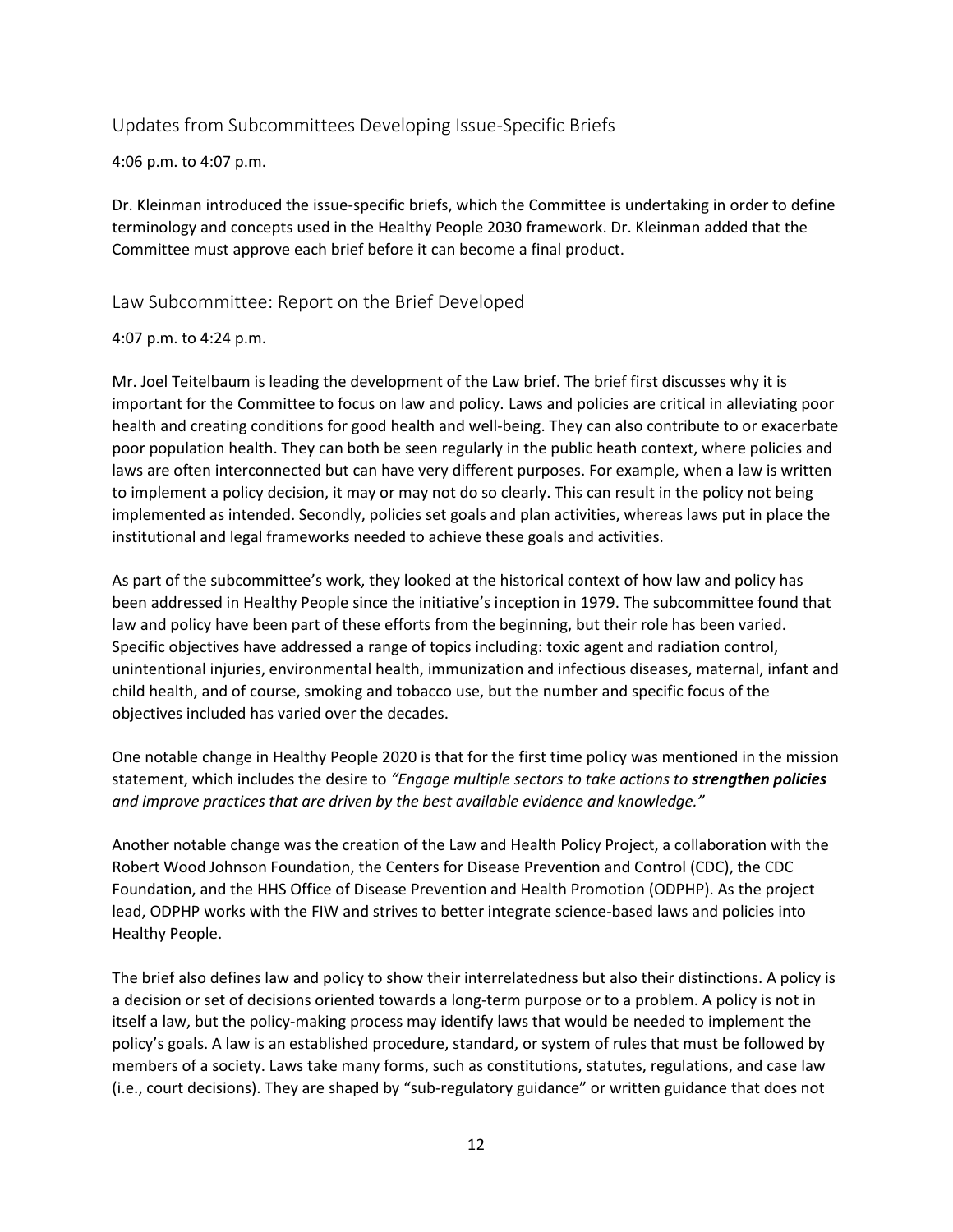go through the formal rulemaking process. This guidance appears in various forms, such as agency memoranda, letters to state officials, and manuals.

The brief highlights a number of specific ways that laws and policies can influence health and well-being and shape everyday life circumstances, social institutions, and systems, including:

- Direct responses to health-harming social conditions and deficiencies
- Perpetuate social conditions that can be harmful to health and well-being
- Affect health and well-being based on ways in which they are interpreted by the courts

The brief also noted that selective application of laws and policies based on biases can affect distributions of health and well-being, and that laws are hollow in the absence of implementing regulations, funding, and effective enforcement.

Multiple frameworks can be used to consider laws and policies as determinants of health and wellbeing, such as a health in all policies (HIAP) approach. A HIAP approach recognizes that many health challenges are complex, multi-dimensional, and linked to one another. HIAP relies on a collaborative approach to health improvement that incorporates health considerations into an array of policy decisions. It engages governments and other stakeholders in multi-sectoral efforts to shape the economic, physical, and social environments.

Mr. Teitelbaum presented a number of questions for the Committee to reflect upon over the next few months, including:

- To what degree should law and policy be considered in selecting objectives for Healthy People 2030?
- What are the implications of law and policy for mobilizing and engaging stakeholders to develop and rigorously evaluate interventions to reach Healthy People 2030 goals?
- What is the best way to determine when movement towards meeting an objective has been achieved?
- What are the considerations for data at the community, state, tribal, and national levels to support rigorous evaluation of law and policy?
	- $\circ$  What data infrastructure and access recommendations should the Committee make to researchers who could evaluate (or simulate) the impact of law and policy on achieving Healthy People 2030 objectives?
	- $\circ$  Are there available data sources to capture information about law and policy interventions that should be studied and potentially considered for inclusion in Healthy People 2030?
- Is there merit in developing an introductory narrative section for each Healthy People 2030 topic area that includes principles to be considered in meeting objectives through a law and policy lens?
- Would a law and policy research agenda have value across Health People 2030 objectives and topic areas?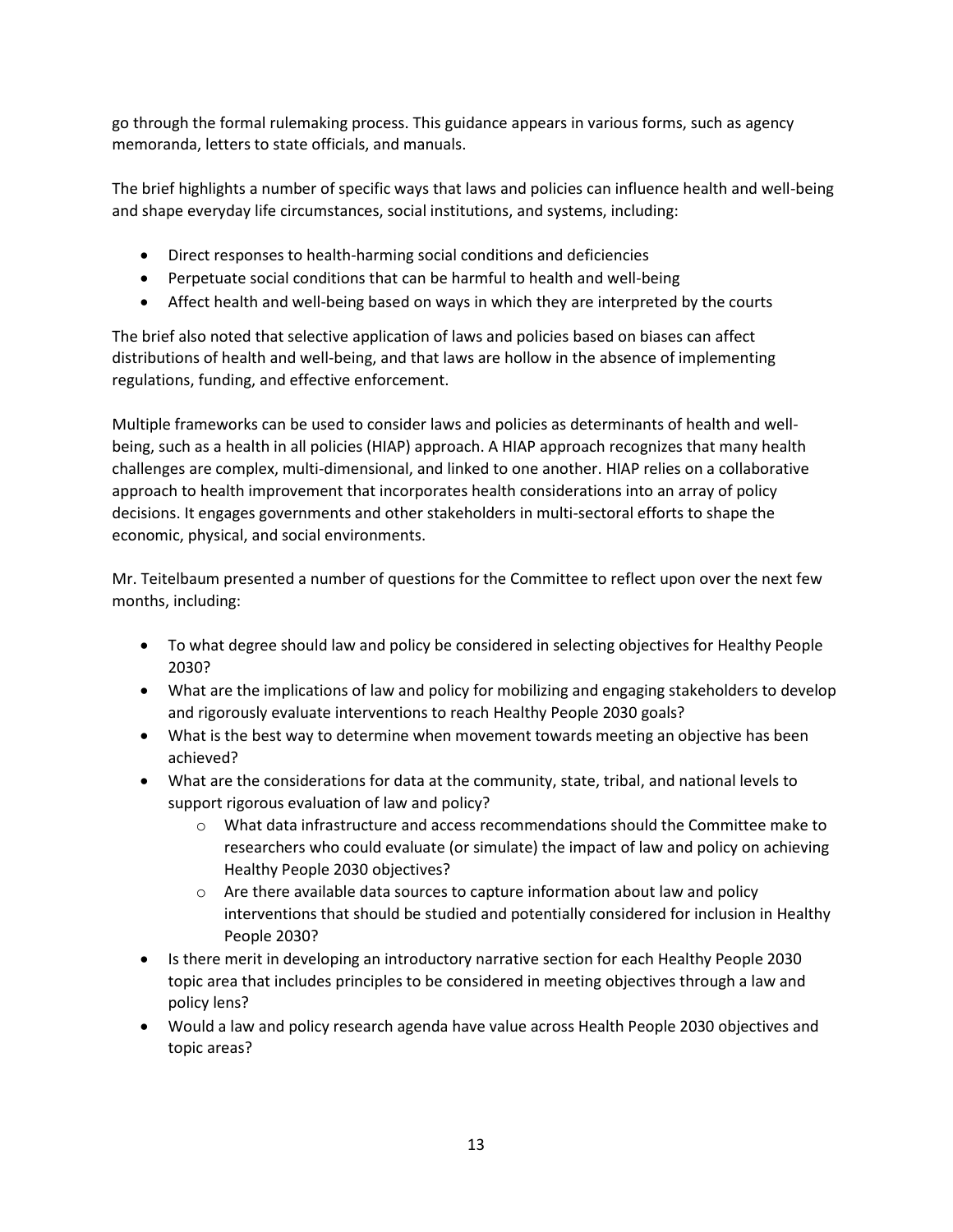Mr. Teitelbaum also requested Committee input and guidance both about the overall report draft and about whether a graphic would be valuable to explain some of the concepts and issues discussed.

## *Committee Discussion*

Dr. Sondik replied to Mr. Teitelbaum's question asking to what degree law and policy should be considered in selecting objectives. Dr. Sondik suggested that law and policy be considered as a strategy to achieve objectives rather than or in addition to considering them as objective selection criteria. Dr. Richmond provided the example of states issuing a statewide standing order for naloxone, allowing designated individuals to access the opioid overdose-reversal drug without a prescription. Dr. Richmond noted that law and policy can directly affect the significance of a health issue. Mr. Teitelbaum suggested that some objectives may be more achievable when law is used as a tool to promote a healthy environment and suggested that these objectives could be prioritized.

Dr. Gómez added that law and policy are critical interventions to work towards achieving health equity, which is the subject of another brief under development. Dr. Gómez suggested that law and policy could be developed in a process similar to Responsible Innovation, where ethical implications and potential impact on the health of the Nation are considered.

Mr. Teitelbaum asked whether a graphic could be useful. One or more graphics could potentially convey:

- The process of policy- and law-making and the regulatory process
- A Venn diagram approach to considering how law is connected to the social determinants of health
- The connection between law and social justice
- The connection between law and health equity
- Another subject that could be visually explained

Committee members will email Ms. Ochiai with any comments on the brief or on the inclusion of a graphic.

# Health Equity Subcommittee: Report on the Brief Developed

## 4:24 p.m. to 4:36 p.m.

Dr. Gómez is leading the development of the Health Equity brief, which includes a preface, an introduction, a section on definitions and nomenclature of health equity and related concepts, health equity frameworks, and a conclusion. Healthy People 2000 first introduced the concept of reducing health disparities; Healthy People 2010 instead referred to eliminating health disparities. Healthy People 2020 first introduced the concept of health equity; one overarching goal of Healthy People 2020 is to "achieve health equity, eliminate disparities, and improve the health of all groups."

The brief clarifies key terms, including health inequities, health inequalities, health disparities, health care disparities, and social and environmental determinants of health. The brief also presents examples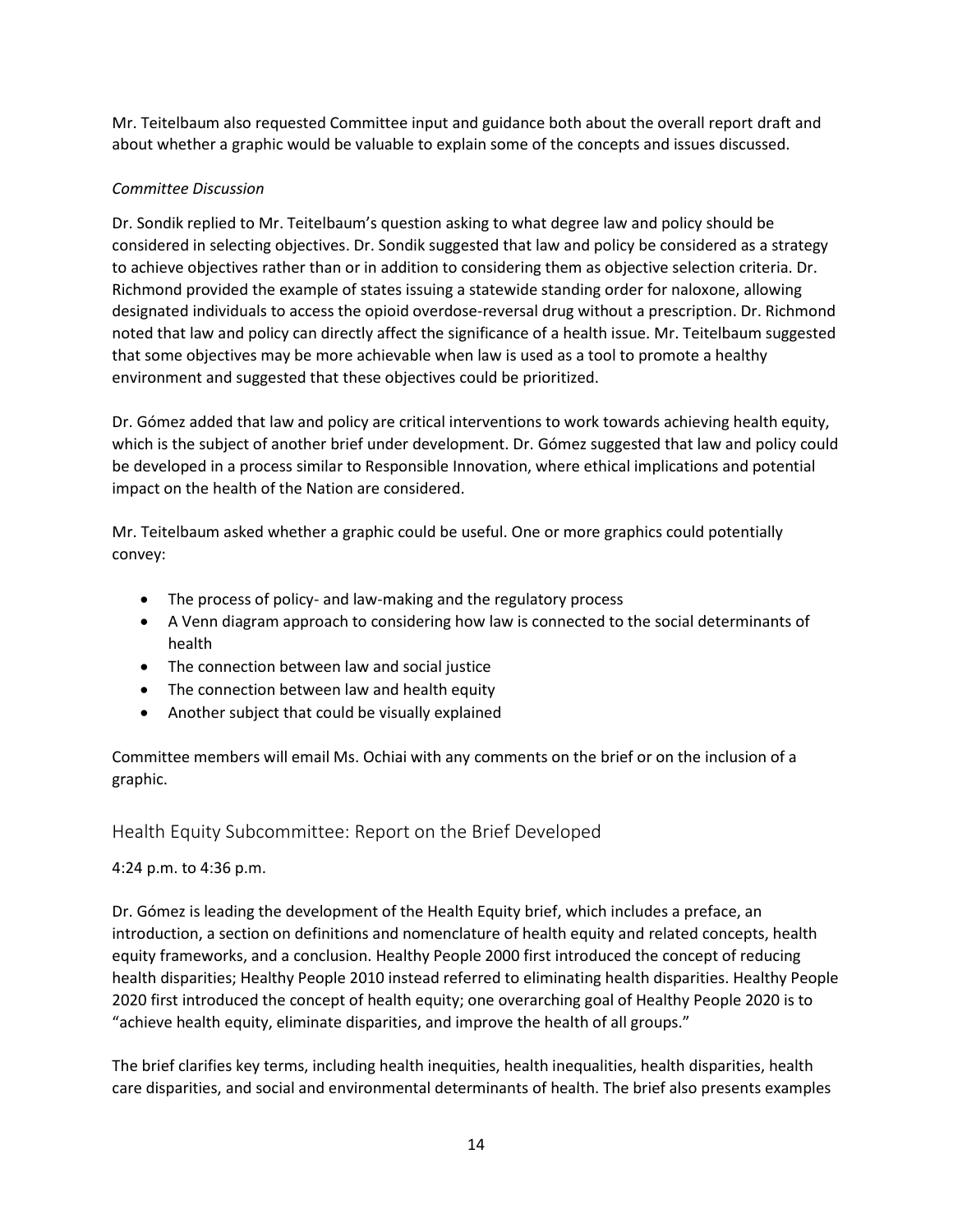of other users of these concepts, including how the National Institutes of Health (NIH) is attempting to motivate investigators to address problems viewed as contributors to health inequities, as well as examples of smaller agencies conceptualizing and implementing their own health equity-related work. The brief also contains a section on the measurement of health equity, which has proved challenging.

#### *Committee Discussion*

Dr. Goekler noted that the Health Promotion brief may avoid using "social determinants of health" in favor of using "determinants of health" or "determinants." The latter may connect the Healthy People initiative to other sectors who may not view themselves as connected to or responsible for health; determinants of health may also be determinants of educational achievement, poverty, etc. Dr. Pittman added that the Committee has previously used "determinants of health and well-being" to broaden the concept and be inclusive of other sectors.

Dr. Kleinman added that the brief captures these rapidly evolving concepts at a moment in time, and suggested that these issues could benefit from being revisited over the next decade.

The graphic attempts to explain the relationship between multiple health equity-related concepts. Dr. Gómez asked for feedback from the Committee; any comments can be sent via email.

## Systems Science Subcommittee: Report on the Brief Developed

4:36 p.m. to 4:55 p.m.

Dr. Pronk is leading development of the Systems Science brief. To date, the subcommittee has met several times mostly focusing discussions on gaining consensus about an outline and terminology, and the subcommittee has now started drafting the brief narrative; the subcommittee has not yet shared a draft brief with the Committee. The subcommittee is currently drafting an introduction for the brief, including an overview of complex systems science, using obesity as a systems example and explaining some of the challenges inherent to understanding complex systems. They continue to try to incorporate applications of complex systems and systems methods that have transformed decision-making in different fields, using examples such as air traffic control, transportation, and meteorology.

The brief will also explore applications of systems methods to health promotion and disease prevention and explain how systems methods are increasingly appropriate given the complexity of public health. Another section of the brief will address terminology; as there are many properties of complex systems, the subcommittee would like to include a short section of terms that will be useful as readers start to consider these issues. Next, the brief will frame complex systems science in the context of the Healthy People initiative, linking the history of systems science to Healthy People 2030. Cross-sector applications will also be discussed.

The subcommittee will weave vignettes into the brief to try to make the examples more accessible to readers, including examples of what complex systems science can do for stakeholder engagement, and how simulations can help stakeholders make decisions about where to allocate resources or how to make decisions in the context of Healthy People. The subcommittee has also discussed how to ensure that this brief is practical and useful, and how to ensure that models have face validity, are clear, are